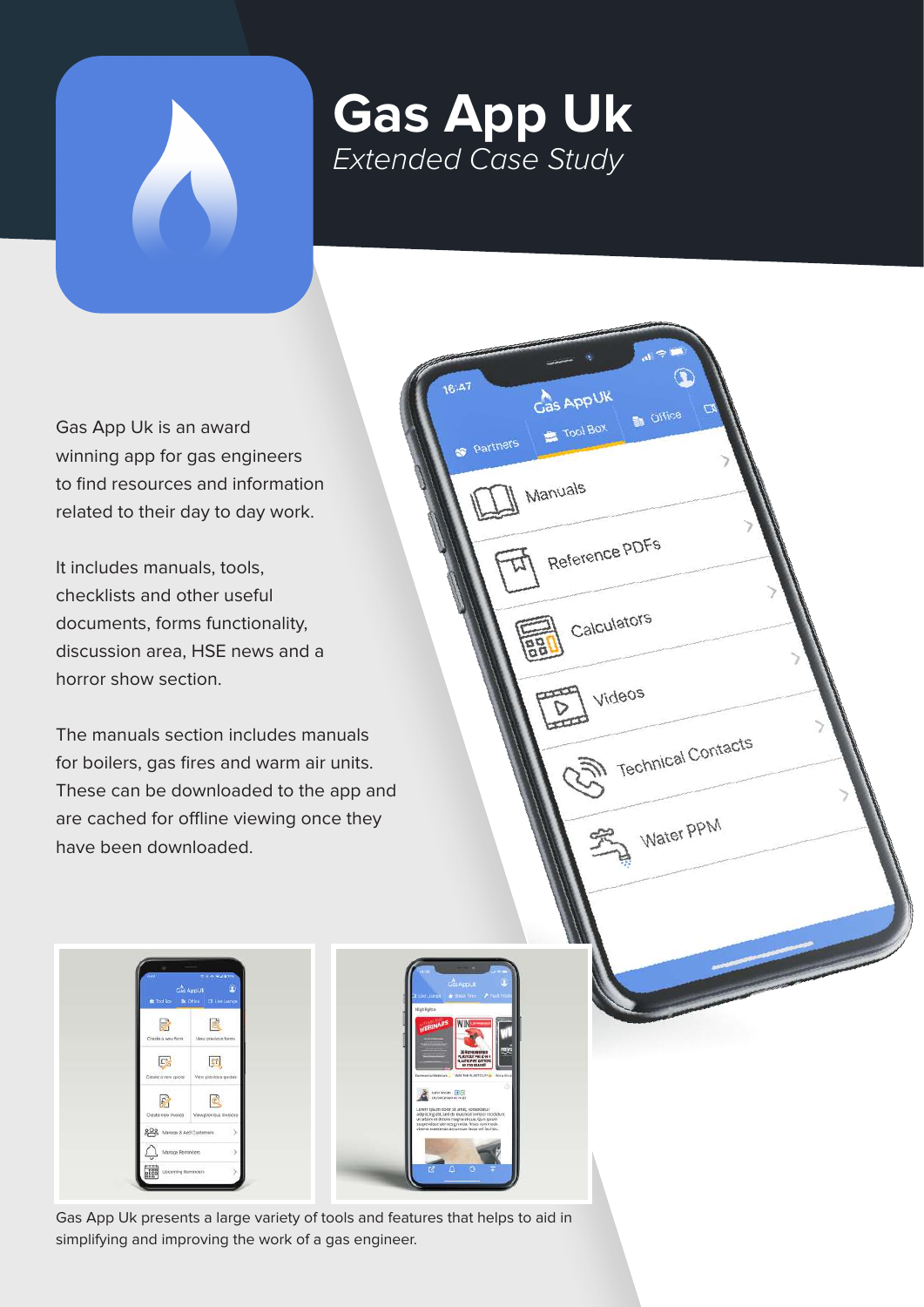



<sup>1</sup> Gas App BREAKING NEWS! **REAS** 01/09/2020 19:00

**Submit Your Question Now!** 

Sentinel Powerflushing

Overview

08/09/2020 19:00

Submit Your Question Now!

Competition

pcoming Live Videos

Cas APPUK

**b** Break Time

DO Live Lounge

Resideo Evohome: The basics

16/09/2020 19:00

Submit Your Question Now!

Condensate Pro Q&A  $E = \frac{1}{\sqrt{\frac{22209}{20200}}}}$ 

Submit Your Question Now!

O UNELOUISE FRESENTS.

Mira Electric Showers Q&A

29/09/2020 19:00

The forms section is used to fill out forms such as warning notices, gas safety records and job sheets. The user enters all of the information and the app produces a great looking PDF form which can be emailed to the customer. The tools cover pipe sizing, combustion ratios and a purge calculator.

The horror show and break-time sections allow users of the app to interact. The break-time area is a discussion forum and the horror show allows users to post pictures of bad practice which are then voted on to pick the worst.

|                                                                 | Cas App UK                   |  |
|-----------------------------------------------------------------|------------------------------|--|
|                                                                 | <b>Cas Rating Calculator</b> |  |
| Imperial                                                        | Matric                       |  |
| <b>Vox e the kidst gas toothing</b>                             |                              |  |
|                                                                 |                              |  |
| the the time below to the Cremato front for trial governming in |                              |  |
|                                                                 | 02:00                        |  |
|                                                                 |                              |  |
| Stat                                                            | Ston                         |  |
| REAL OR SHOW HATES STATES AND A 2 STOLEN ROW CHARGE             |                              |  |
|                                                                 |                              |  |
| <b>Gas Sating Secult + Net</b>                                  |                              |  |
|                                                                 |                              |  |
|                                                                 | $0.00$ kW                    |  |
|                                                                 |                              |  |
|                                                                 |                              |  |
|                                                                 | Gas Rate Calculator          |  |

| CO APP UN<br>w                     |    |
|------------------------------------|----|
| C. We SCRITTE IT FOOD              |    |
| Bosers                             | s  |
| Fires / Stoves                     | 55 |
| Controls / Stats                   | y. |
| .<br>Marm Air                      | 5  |
| <b>John Smith</b><br>Fittings      | 5  |
| Filters / Chemicals                | 5  |
| Pumps / Shower<br>Pumps / Condense | ö  |
| TRV's                              | 5  |
| Manuale                            |    |